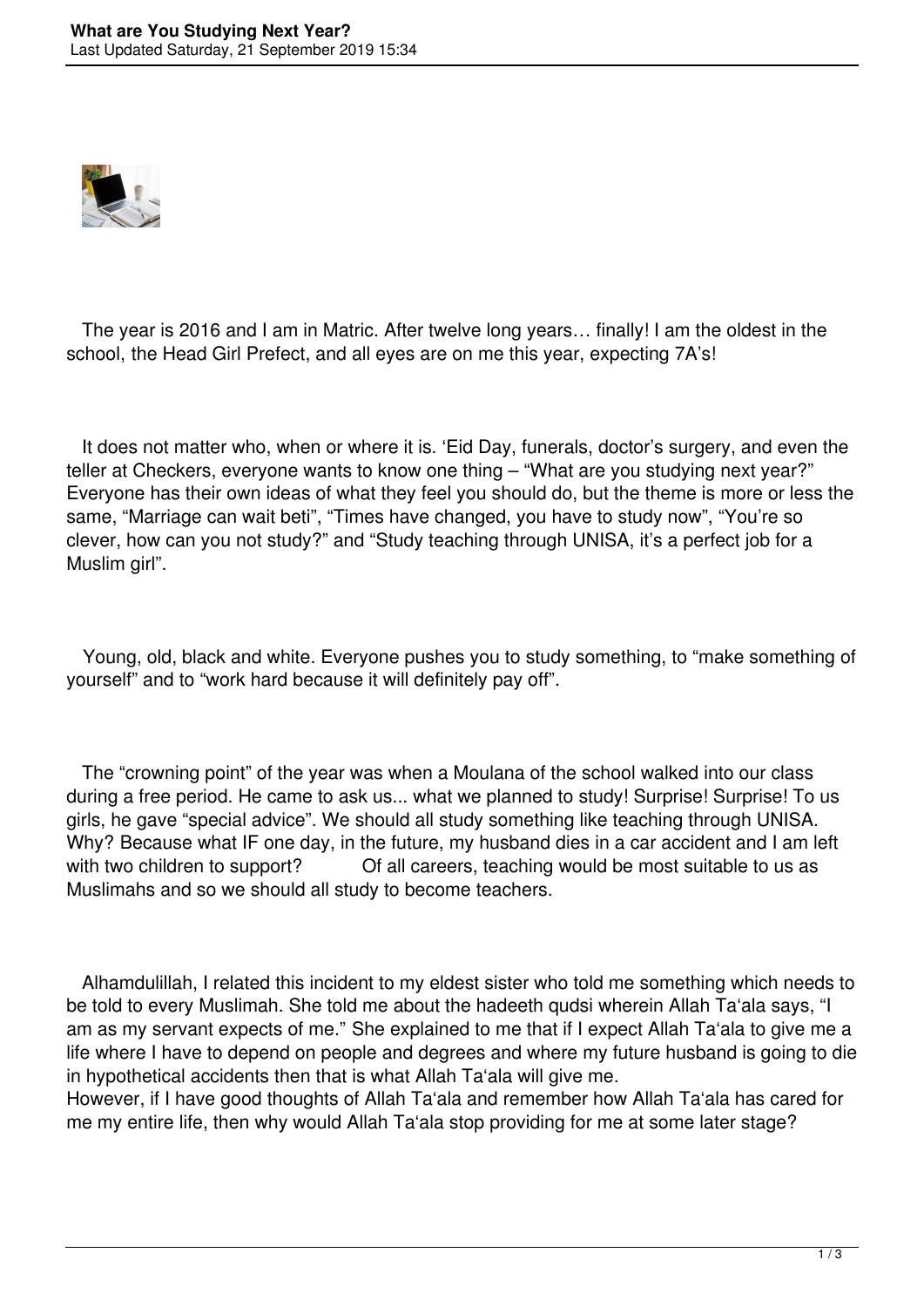Moving forward, that same year, my other sister got divorced. Later that very same year, during the Trial Examination Period, my eldest brother was made shaheed (blessed with martyrdom) in a car accident, leaving a young wife and two children under the age of seven. Ho w ironic! Both my sister and now widowed sister in law NEVER finished school and had no "degree to back them up", no "work experience to gloss their CVs", but alhamdulillah, they both had Islam, imaan and tawakkul (trust in Allah Ta'ala).

 Today, my sister is happily re-married, and my widowed sister-in-law is successfully running a business from HOME. Alhamdulillah, they are neither starving nor destitute.

 After trying one semester with UNISA, I left and decided not to study. However, till now, which is three years later, I am still being asked why and when I am going to start studying. A Muslim doctor even told me that she is going to keep checking on me until I enrol because apparently "brains like mine simply cannot go to waste".

 Alhamdulillah, I DO have a brain, and with regular ta'leem, madrasah, the kitaab "Modern Challenges facing Muslim Women" and most importantly – Uswatul Muslimah articles, I have used my brain and deduced that it is undoubtedly Allah Ta'ala who provides, Allah Ta'ala who creates and Allah Ta'ala who sustains. Thus it is only logical to follow the law of the Creator and Sustainer of the universe. It is Allah Ta'ala's law that MEN are the breadwinners and WOMEN are the keepers of the HOME. The state of the HOME. is us who make it difficult upon ourselves. We have lost the plot and are trying to be something we are not created to be. Men have their duties and women have their own duties. We can never be the same. Can a man ever give birth?!

 There are surgeons out there begging and people who never finished school that are billionaires. It is only Allah Ta'ala who gives, Allah Ta'ala who takes and Allah Ta'ala who makes NO mistakes!

 Once, a man was left paralysed in a wheelchair. The doctors told him that he will never walk again. Every day, this man would talk to Allah Ta'ala and say, "O Allah! You gave me the use of my legs the first time, so do it again", and then he would try to get up from his wheelchair, but to no avail. He did this for around six months, and then one day, when he tried to stand up, he did not fall but he could actually walk! No doctor, no physiotherapist and no chiropractor did it! Who did it??? Only Allah Ta'ala. This happened right here, in South Africa (taken from the book "Miracles").